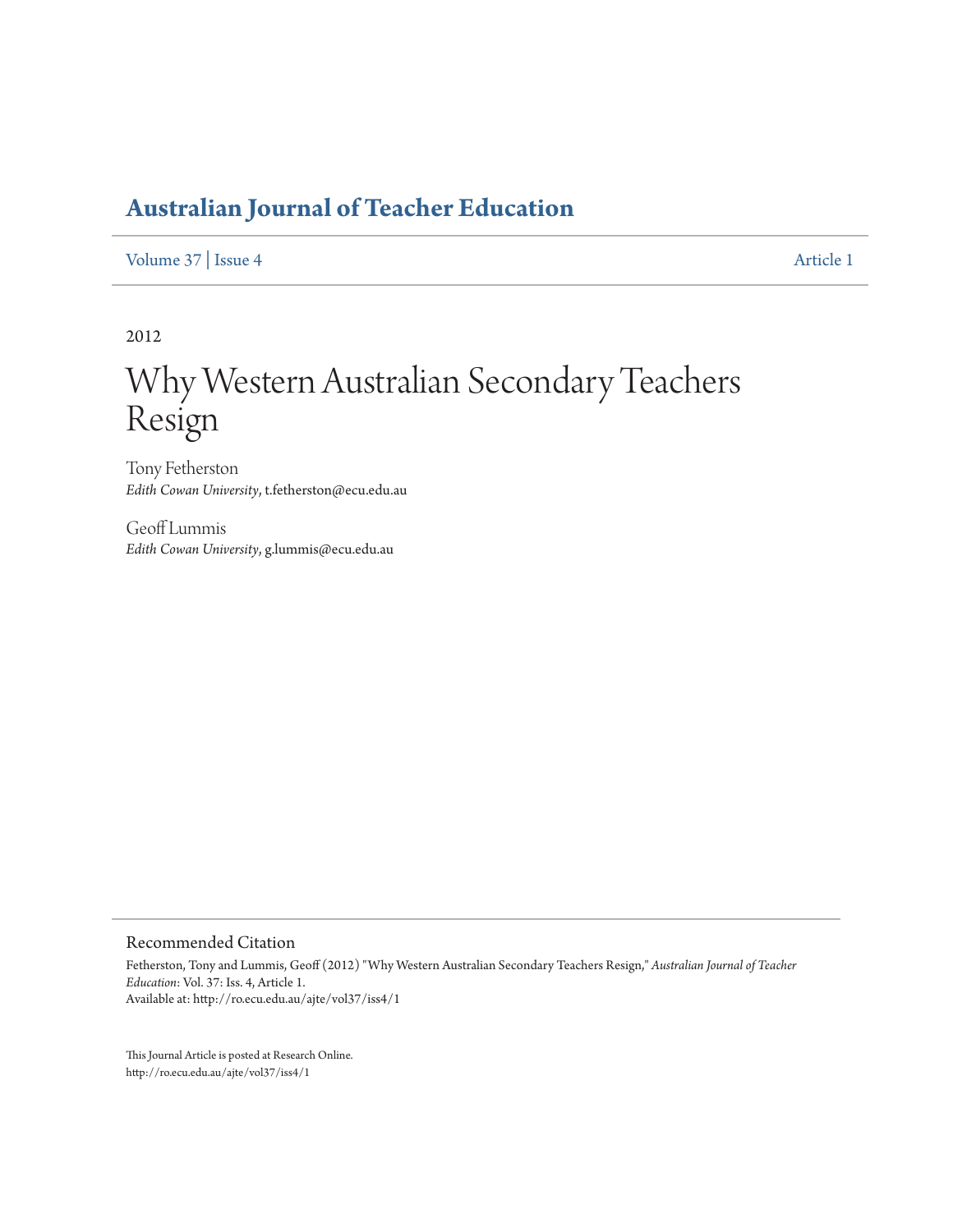# **Secondary Teacher Resignation in Western Australian: An Anthology of Existences**

Tony Fetherston Geoffrey Lummis Edith Cowan University

*Abstract: In recent years, Western Australian school have faced a significant increase in the number of secondary school teacher resignations. By analysing qualitative data gathered from interviews of 11 recently resigned secondary teachers, and three senior level administrators, the researchers sought to begin to understand the reasons behind a teacher attrition rate that has increased markedly since 2003. By placing the teachers' experiences within a framework of critical social theory, the paper outlines how collisions with power and the negative discourse encountered by teachers established their subsequent pathway to resignation. In outlining these pathways, we have provided an anthology of their existences.* 

#### **Introduction**

All Australian States and Territories are experiencing shortages of teachers now and are expected to do so into the future. (DEST, 2002) This shortage is a particularly serious problem for the Western Australia, whose economy is characterised by a shortage of, and competition for, skilled labour focussed in one of the world's largest mining areas. Shortages of experienced secondary teachers also have implications for the quality of students seeking entrance into local universities and a pathway, in the long term, into the renewal of both sectors.

In September 2009, the Western Australian Technology and Industry Advisory Council (WATIAC), stated that Western Australia, with10 per cent of the nation's population, accounted for 36 per cent of the nation's total exports (2007-2008). WATIAC notes that:

> The view formed and presented in this report is one of a continuing tight demand-supply balance in the Western Australian labour market. (WATIAC, 2009, p. 4*)*

Warnings of labour shortages in Western Australia, underscore the need to address the factors contributing to teacher resignation, because an effective and efficient labour market depends to a large degree on the ability of the public and private school system to graduate students who undertake further education or training at the post-secondary level. In turn, this depends on the availability of a well-trained and remunerated (and contented) teacher workforce.

The State School Teachers' Union of Western Australia claims that over 80 per cent of the vacancies in Western Australian public schools, at the beginning of the 2007 and 2008 school years, were for secondary school teachers, with the largest number of vacancies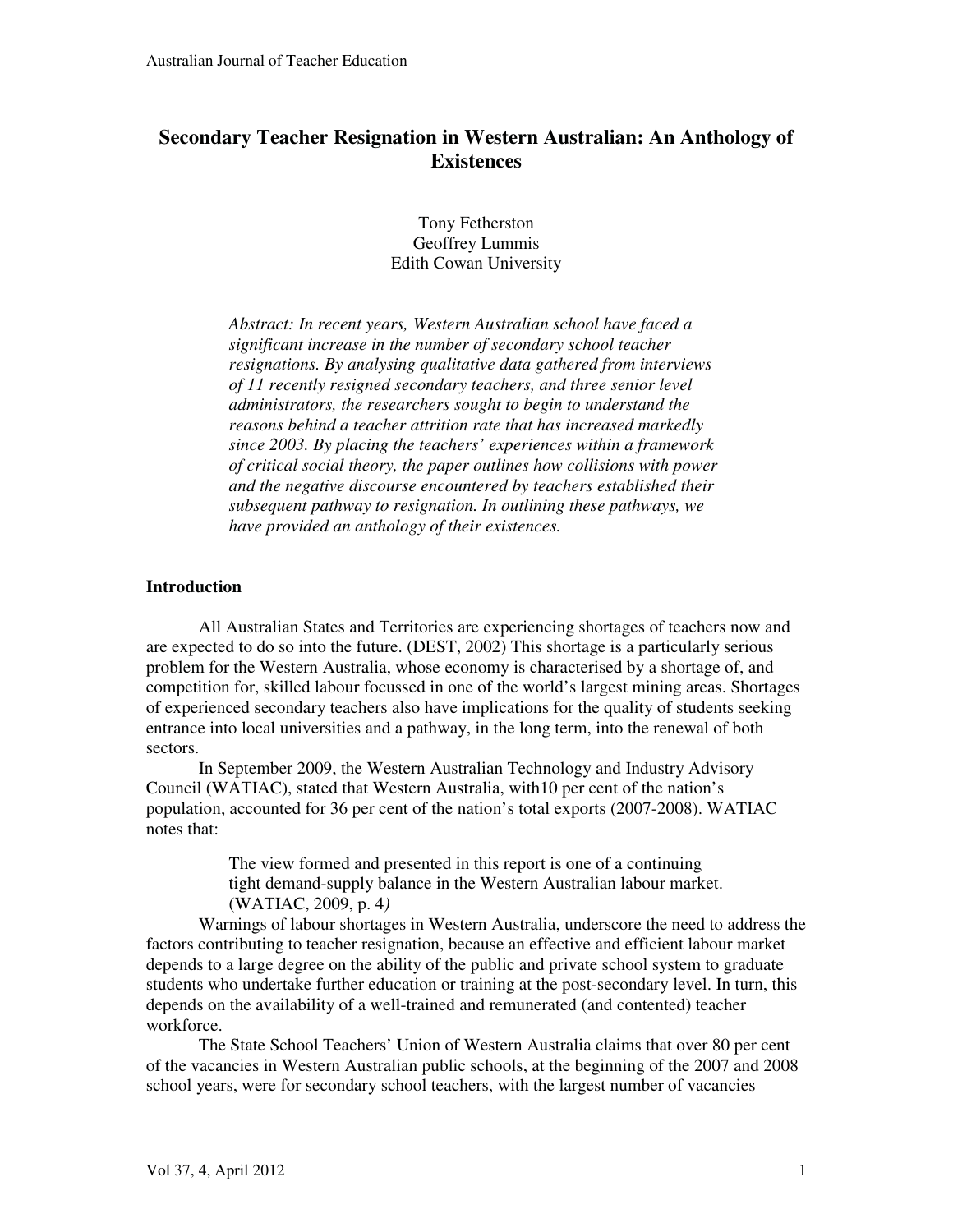occurring in the Science, English, Mathematics, and Design and Technology learning areas (SSTUWA, 2010).

A major factor dramatically affecting the supply of teachers is the resignation rate. This tripled between, 2003 and 2007. This statistic motivated the researchers to seek to shed light on the reasons why Western Australian secondary teachers resign, at a time when the booming resource-based economy requires not only skilled industry professionals but also experienced, competent and committed secondary teachers. (SSTUWA, 2010)

#### **Background**

Back in 2002 the Commonwealth of Australia's Department of Education, Science and Training publically expressed a concern over the number of Australian teachers leaving the profession, declaring that:

> The true extent of teacher attrition in Australia, and the factors driving teachers' decision to resign, are areas deserving further investigation (DEST, 2002, 19 cited in Manuel 2003, 1).

We sought to understand the reality behind the rhetoric. Insights provided by the families and friends of teachers suggested that it would be worthwhile to pursue this aim. As an anxious partner of a secondary teacher explained:

> *I don't like it very much when my wife arrives home from school…and tells me that when she asked a…student for his homework he told her: 'Go f\*\*\* yourself!' And then at 11pm that night when I asked her why she was still typing like crazy, she told me that the student was in detention and she had to prepare extra material for him to work on while he was in detention.*

*Bullying at school can demoralise, demotivate and devastate. Proper systems, facilities and management are necessary to save careers. Can you think of another job where you face the risk of being bitten, spat on, verbally abused, sworn at, threatened, physically attacked with furniture or have a knife pulled on you while you try to go about your normal work?* 

*[Some] incidents…have been reported in newspapers. Dozens of other similar incidents are 'hushed up' or 'kept in house'.* 

*But in many cases it's the day-after-day verbal abuse and disrespect that finally wears a teacher down and sends them into early retirement – or another career.* (Cited in SSTUWA, 2010, 1-6)

A number of hypotheses have been proposed in relation to the causes behind teacher attrition. Buckley, Schneider and Shang (2004) suggested that there were teacher factors, school factors and community factors*.* Teacher factors included: wages, idealism and teacher preparation courses; school factors included working conditions, organisational factors, the lack of resources and accountability; community factors government policy, budgeting policy, and public stereotypes of teachers' hours of work. Some of the above are explored in this study. What really stands out for us as researchers is the personal cost and suffering experienced by the teachers in this study who were abused by either by students, parents, senior colleagues and/or the 'system'.

Both the public and private education systems are facing labour shortages, but our research was conducted mostly with teachers who had resigned from the former. We know that resignations increased from 286 in 2003 to 908 in 2007 and the number of teacher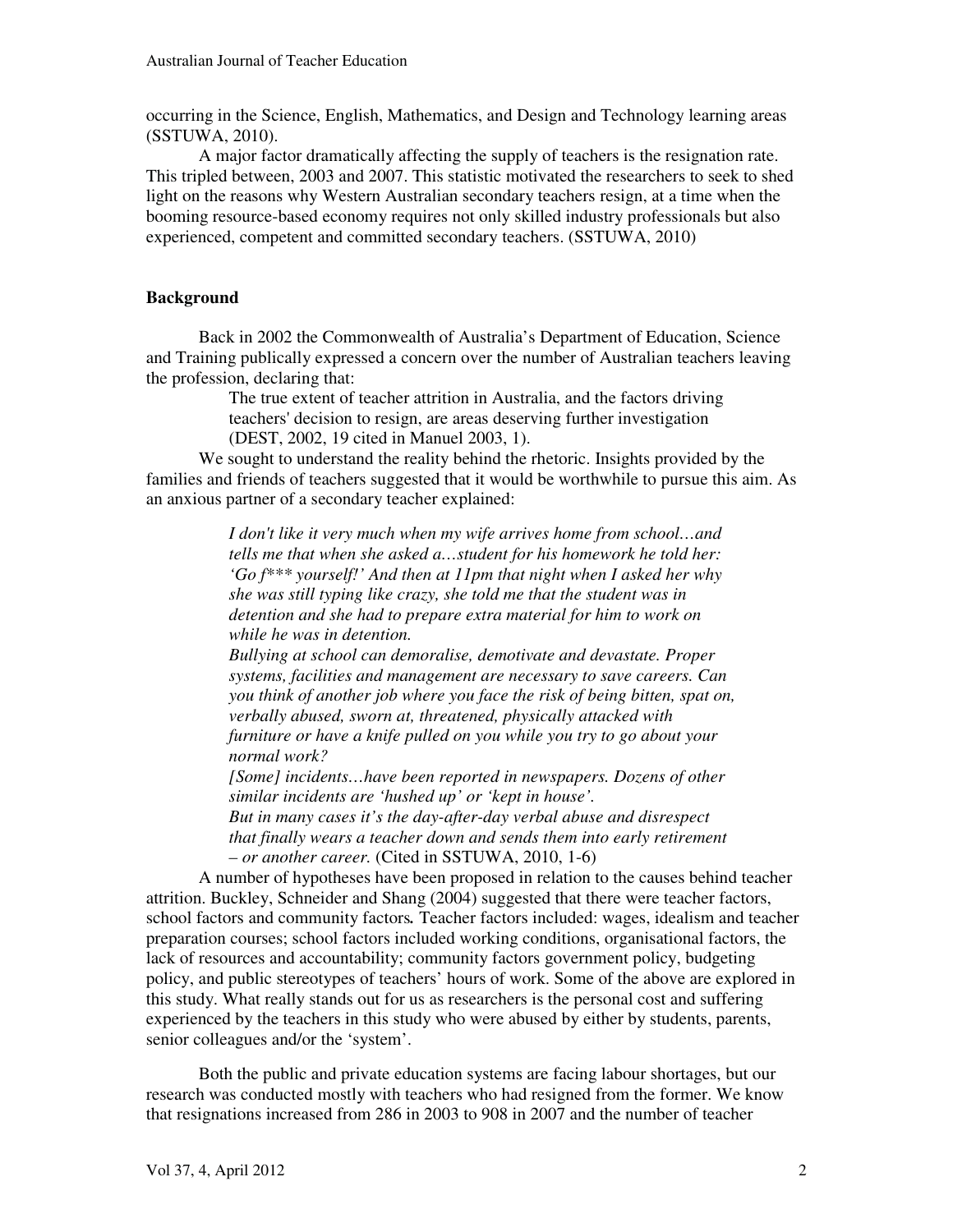resignations due to other work has increased from 58 teachers in 2003 to 210 teachers at the end of 2007.

> Within the Government sector alone, it is expected that 30 per cent of the teaching workforce will retire in the next five years. …The number of resignations due to retirements in the public education system has increased significantly from 162 in 2003 to 300 in 2006. …It should be noted that there are over 3,000 teachers who are of retirement age (55 and over) and in excess of 1,000 teachers who are over 59 years of age currently employed by DET. (DET, 2007, 6)

The resignations due to factors other than retirement or taking up work are of most interest to the researchers, with almost a quarter of teachers quitting within their first three years of entering the public school workforce. (SSTUWA 2010)

#### **Data gathering and analysis**

In late 2009, we placed advertisements in all of Perth's community newspapers inviting recently resigned secondary teachers to participate in our project. Interested teachers either emailed or telephoned the researchers to book an interview. From 2009-2010, eleven recently resigned teachers were interviewed.

Teachers represented both the public (eight) and private (three) sectors and their teaching experience ranged from two to 28 years (mean 16 years). This indicated that for most teachers involved in the study the decision to resign was not taken lightly and that because of their time in the profession that they had been attracted to, they enjoyed teaching, at least until recently. We also interview a retired director (public sector), a metropolitan secondary principal (public sector), as well as a recently retired principal with many years of country service (public sector).

Interviews were semi-structured, using an open framework, which allowed for focused, conversational, two-way communication with the teachers. The majority of questions were created during the interview, allowing both the interviewer and the person being interviewed the flexibility to probe for details. We discussed issues and tested developing hypotheses over 30-60 minutes.

Many teachers used the interview opportunity to vent their anger and frustration. We found the interview process extremely confronting, and spent a great deal of time after each interview in a debriefing session to process the intensity of emotion shared by the teachers. We were extremely careful not to turn the interviews into a counselling session. Much of the rich material covered cases easily identifiable by other teachers and principals. Therefore, we have avoided the inclusion of specific material that could assist in identification of the interviewees.

The overwhelming impression gained from these interviews, was that the teachers interviewed had been involved in constant pedagogical and educational change over the previous ten years (with one exception) and had adapted well, but had resigned because of a range of factors that had combined to build up until they decided to leave the profession.

Interviews were analysed through the use of *Artichoke* (Fetherston, 2009), a computer program designed for handling this kind of qualitative data. Each 30-second segment of the interviews was open coded. This process of open coding the participants' beliefs, as well as the patterns among their statements (Freebody, 2003), by establishing the frequency of the topics reflected in their beliefs proceeded in a process similar to inductive analysis. Strauss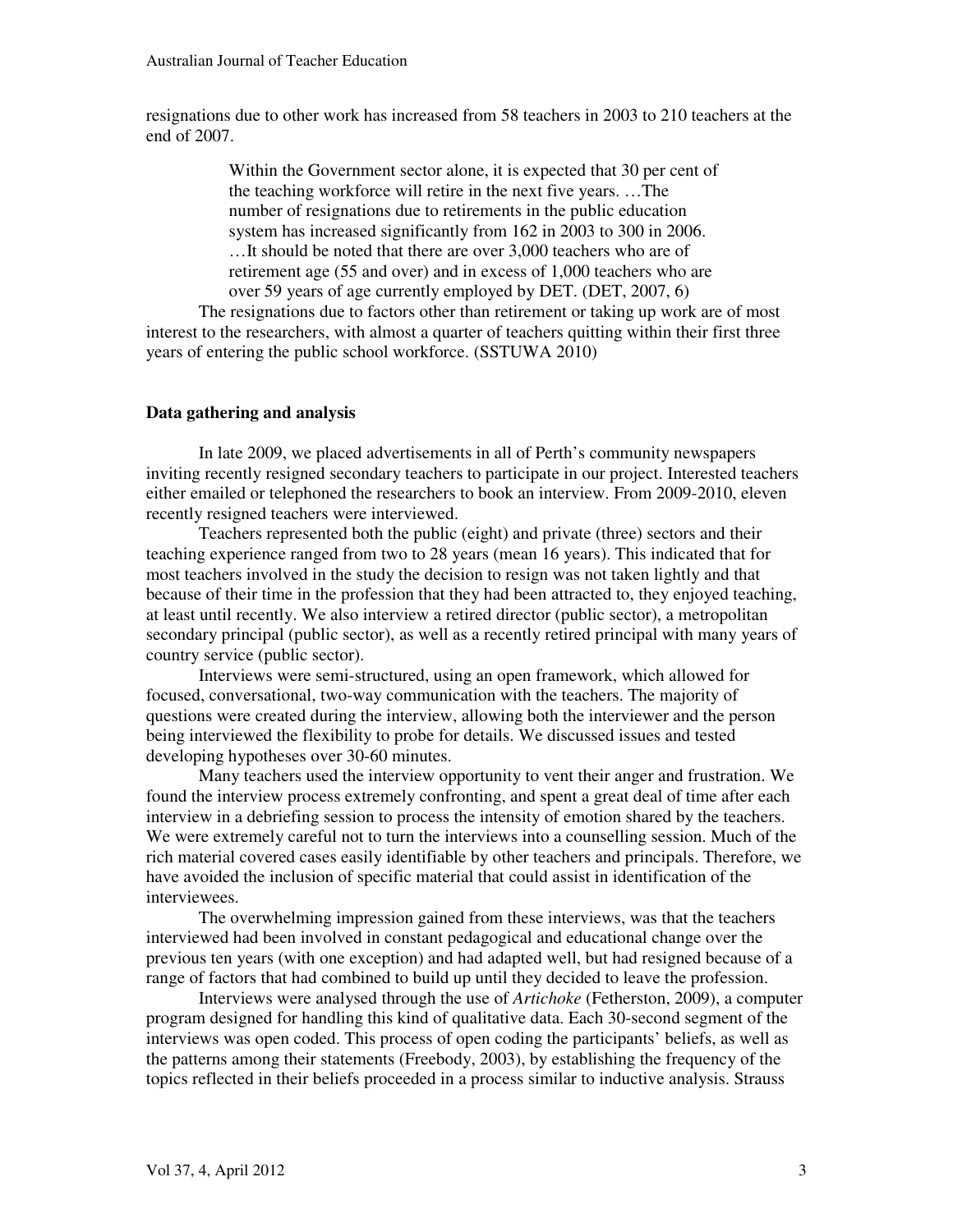and Corbin's suggestions (1998) about open coding guided the process used to code the data gathered in this study.

The participants' belief comments were identified from interviews, journals and questionnaire data. These statements typically began with phrases such as 'I believe….' To ensure reliability in qualitative research, examination of trustworthiness is crucial. Patton (2002) states that validity and reliability are two factors that any qualitative researcher should be concerned about while designing a study, analysing results and judging the quality of the study. We need to be able to convince our readers that our research findings were 'worth paying attention to' (Lincoln & Guba, 1985, 290).

We would have welcomed more teacher responses, but believed that the eleven respondents self selected from the advertisements, offered a random sample. The amount of information collected was rich and confronting. These offered a valuable insight into the factors associated with secondary teacher resignation. We triangulated data by asking different questions and by seeking different sources. Besides teachers, we interviewed two experienced secondary principals and a former director with extensive public sector experience.

Our findings can be verified easily because we used software that directly linked themes we established directly to the primary source: the interview. *Artichoke* is especially valuable in this regard, as themes are always directly linked to particular audio segments that support a theme, and are easily accessed on a computer. We also conducted member checking of the main themes and carried out extensive peer debriefing, where we continually tested out working hypotheses. To assist transferability, we report data to allow judgements about transferability to be made by readers.

The main themes we established are now reported below. To support the themes, anecdotes are used and while not necessarily typical, they are used to highlight the impact of developed themes. Similarly quotations are used to also assist readers in developing an understanding of the themes and are quotes used are those that are typical of what respondents said.

#### **Bullying**

Six teachers described bullying of some kind as a significant factor in their resignations. Systemic bullying was very evident:

> *They would crush you! [And] bullying is the dominant culture - you shut up and do what you are told and don't ask too many questions.* (Interviewee 6)

Interviewee 2's views of this culture suggested a possible result of this kind of pressure: *Most teachers are pursuing promotion in order to reduce classroom time and to get away from classroom behaviour problems.*

Respondents identified at lease three distinct types of bullying. In student-student bullying:

> *I saw other students bullying other students.*  (Interviewee 1)

The immediate effect of student-student bullying (and other types – below) is on the social environment of the school and a consequent effect on morale of staff and students. One teacher, was bullied by her head of department: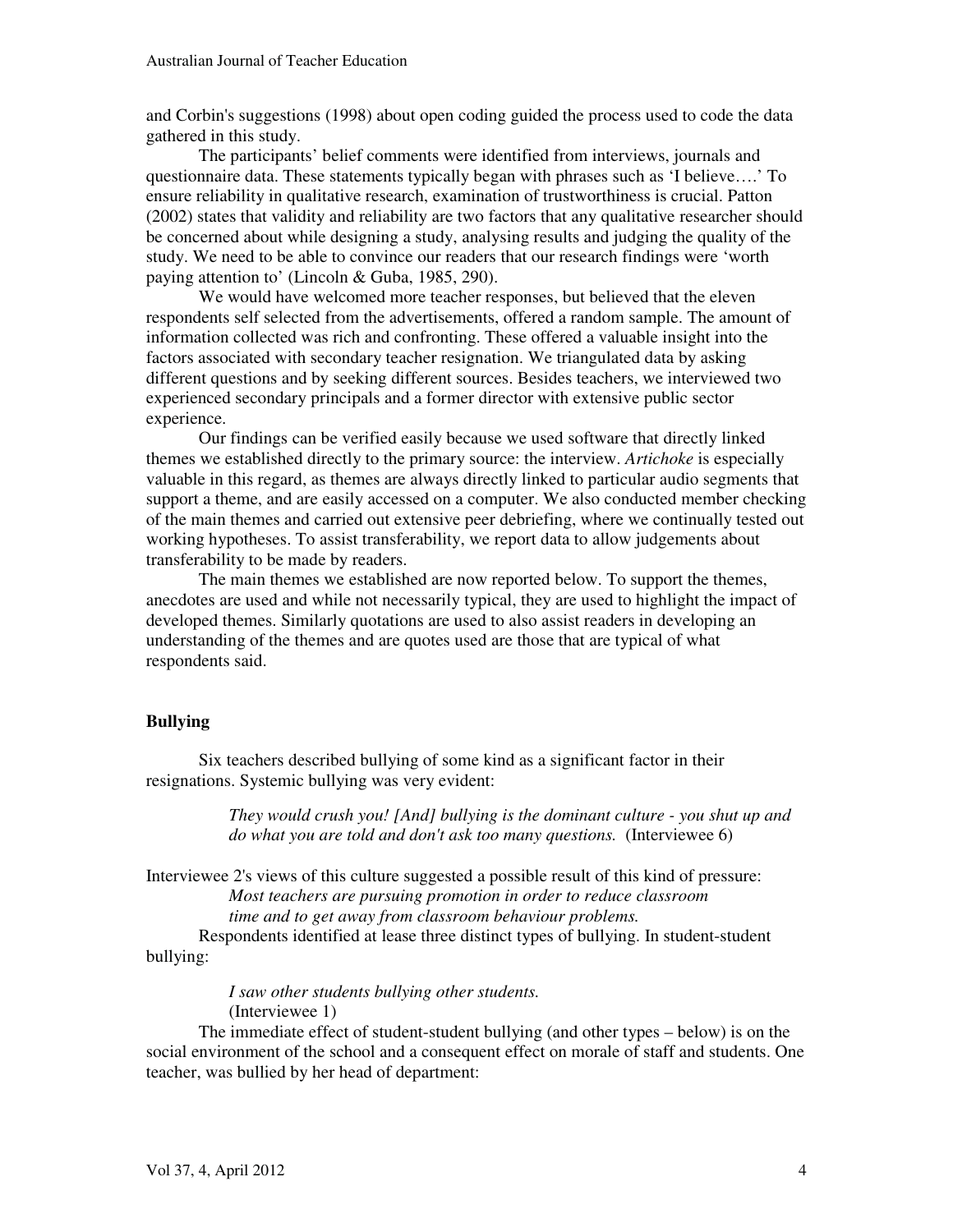# *I never experienced anything like this in my life - never had anxiety, never had depression*. (Interviewee 6)

This person had worked in a number of schools of a 20-year career, suffered a depressive episode, the result she believed of bullying. She was physically bullied over a twoyear period. After the first incident she confronted the man, but she did not report it. A similar incident occurred again and this time she reported it. After an investigation by the private school involved that lasted for a school term, and in which many teachers and students were involved except the complainant. She was suspended (not an uncommon occurrence for whistle blowers) and the situation ended in the courts.

This is an example of poor administration in action, an administration that seemed more concerned with public perceptions than with human rights, and clinically depressed, the competent, experienced teacher finally resigned.

# **Administration-teacher and system-teacher bullying**

School administrations were seen to be supportive of (or at least complicit in) all instances of bullying described by interviewees:

*It is made clear to you it is their way, or out the gate!* (Interviewee 2) When this teacher sought to seek support from the administration because of an untenable classroom behaviour issue (a clearly-disturbed student consistently disrupted the class and was often abusive), he was attacked by the school administration. This seemed to the teacher to be because:

*He had the gall to call the administration into question*. (Interviewee 2) A common theme amongst all interviewees was that if you call the:

# *Administration into question in any official way then you are going to face the wrath.* (Interviewee 2)

Often, these encounters resulted in a feeling that the only option was to resign.

Interviewee 2 was a competent, mature teacher, who had previously been successful in a career outside teaching and had decided that teaching was his calling. This interviewee believed that bullying was the dominant culture in the schools he worked in (administrationteachers, student-teacher, teacher-teacher, parents - teacher). He knew of teachers who had been assaulted by parents within the school. In these cases the school leadership went to considerable lengths to keep the problem away from district office, to not to inform the Department and to minimise the public relations damage. Another teachers stated:

> *It will reflect badly on the school, which is code for it will reflect badly on my leadership as a deputy. …Bullying - most definitely leadership did not stand up for the staff and so they were compliant in the bullying. (Interviewee 3)*

One relieving deputy in a low-achieving, difficult school was the exception. She supported her staff and took on the issues, but unfortunately was not kept on at the school. We can only speculate that a possible reason may have that she was not playing the public relations game.

In contrast to her other employment experiences, a teacher noted: *I worked 15 years in the private sector and was never bullied. The Education Department bullies people, as do the principals*. (Interviewee 6)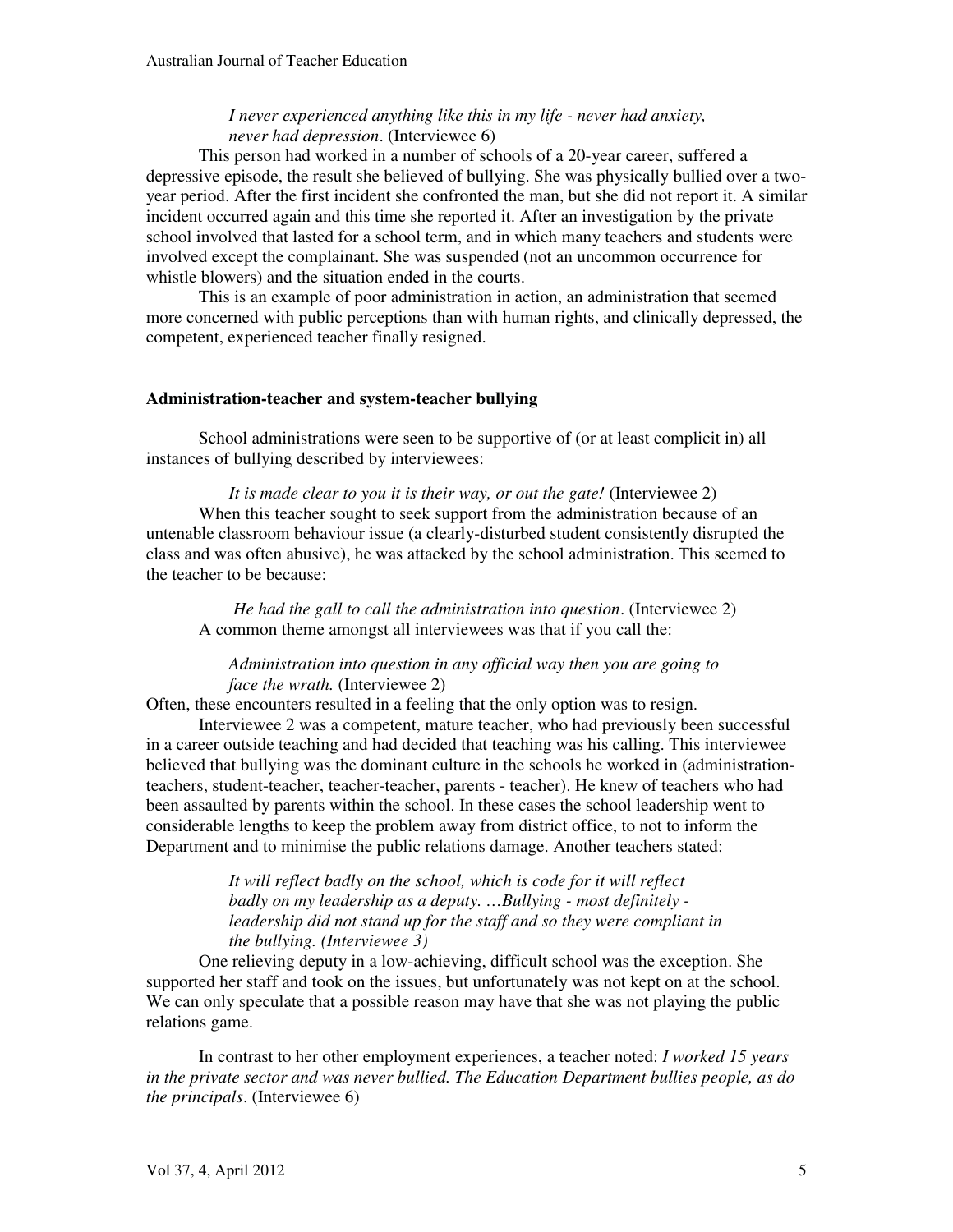This bullying atmosphere perceived by the interviewees was almost always compounded by:

> *Disgraceful management skills*... (Interviewee 6) *The system also is capable of bullying you. I spilt my guts to the staffing people and they said you have to go to where we tell you to go or else you will be retired on medical grounds. I have that in an email.*  (Interviewee 7)

This method of dealing with valuable staff is insensitive and lacks any pretence of negotiation.

# **Student-teacher bullying**

Students swearing at teachers was a common occurrence according to these teachers and was regarded by us as a form of bullying:

> *I would be called into class with the red card - come quick emergency - there would be swearing, things thrown across the room, verbal assaults, threats of physical assault.* (Interviewee 3)

This was a common occurrence according to Interviewee 3, who was a union representative, and so she began to tally these incidents and recorded three to four instances of verbal bullying or threats per day over a long period. She witnessed one physical assault in her year at the school and was *'chested'* herself once in that time by a boy. Despite reporting this to school administration nothing happened. These constant incidents wore her down and eventually she resigned and is now happily employed in private industry.

# **Outcomes-based education (OBE)**

All the teachers we interviewed were involved in the State's transition to an OBE. The introduction of a system that sought to measure students' achievement in terms of what they were able to do against a series of prescribed 'outcomes' was an initiative of the Western Australian government when the present Premier Colin Barnett, was Minister for Education.

In 2000, the Curriculum Council of Western Australia released details of how OBE was to be implemented and the period over which this was to occur. Secondary teachers in particular had to confront a decade of unprecedented change, increased workload and a great deal of public debate regarding both OBE and another initiative, the Western Australian Certificate of Education. The polemic website PLATO, emerged as an on-line forum that was highly critical of these initiatives and their impact upon teachers.

Many of those we interviewed reflected on the extremely public debate over the alleged shortcomings of OBE. For seven of them, being part of change was a significant factor in their resignation. Interviewee 1 felt that:

> *They were not really listening to teachers [and it was]* was *causing more inconsistency and was an assessment driven system [and it was] not improving learning*.

Interviewee 3 thought that: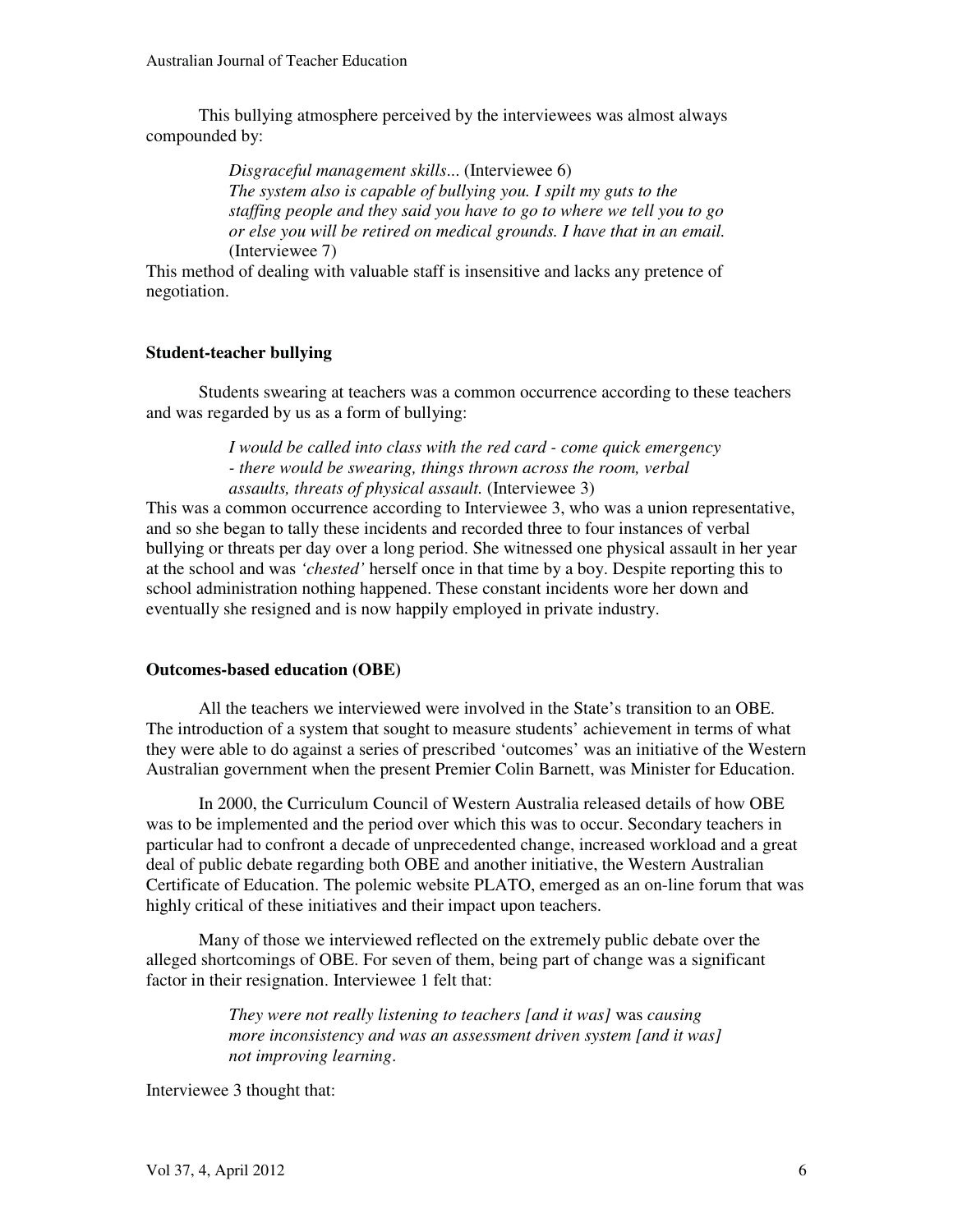*[Although] she had little problem with the courses due to her long involvement many colleagues did.* 

Interviewee 5 stated that:

*It has been an absolute disaster in its implementation and I am so glad I am not a full-time teacher.*

There were concerns amongst all these teachers about the standard and rigour of students' work:

> *Lower ability kids, there was no compulsion to pass any test or exams, no bars or anything to jump over*. (Interviewee 2) *It allowed standards and expectations to drop [and this had an affect] of less discipline and rigour in students work.* (Interviewee 6) *Not work to their potential for higher ability students.* (Interviewee 6) *[Nobody] is being pushed anymore!* (Interviewee 7) *My main concern is the lack of challenge the kids are getting.* (Interviewee 5)

There were concerns with implementation and the reasons for it:

*OBE was all about doing what they want when they want. When we went outcomes I wonder how many teachers left. Not because of outcomes but it would have been a big part of their decision making process a tipping point.* (Interviewee 8) *There was change for change's sake - we couldn't see the improvement in learning.* (Interviewee 1) *There was little support and guidance in its implementation*. (Interviewee 9) The time required for assessment was also a concern:

*The Bulls\*\*\* of this OBE is driving me to distraction especially the time consuming nature of the assessment - it takes too much of my teaching time.* (Interviewee 8)

The overall effect of OBE on these teachers who resigned was to leave them frustrated, feeling less good about themselves as a teacher, worried about the standards of learning, leading to low morale and eventually hastening their decisions to resign.

*Everyone is disheartened with this level system.* (Interviewee 11)

#### **Behaviour management**

Interviewee 2, underscored the serious issue of behaviour management:

*Very often you can find yourself in positions where you are dammed if you do or damned if you don't with students. At the same time they can be virtually unmanageable. I've had classes that have 30 to 35 psychopaths. I'm opposed to streaming on the basis of behaviour.*

For Interviewee 2, his class was a significant factor in him resigning. It is sad that an experienced teacher should call a class of students 'psychopaths', but it is a term that should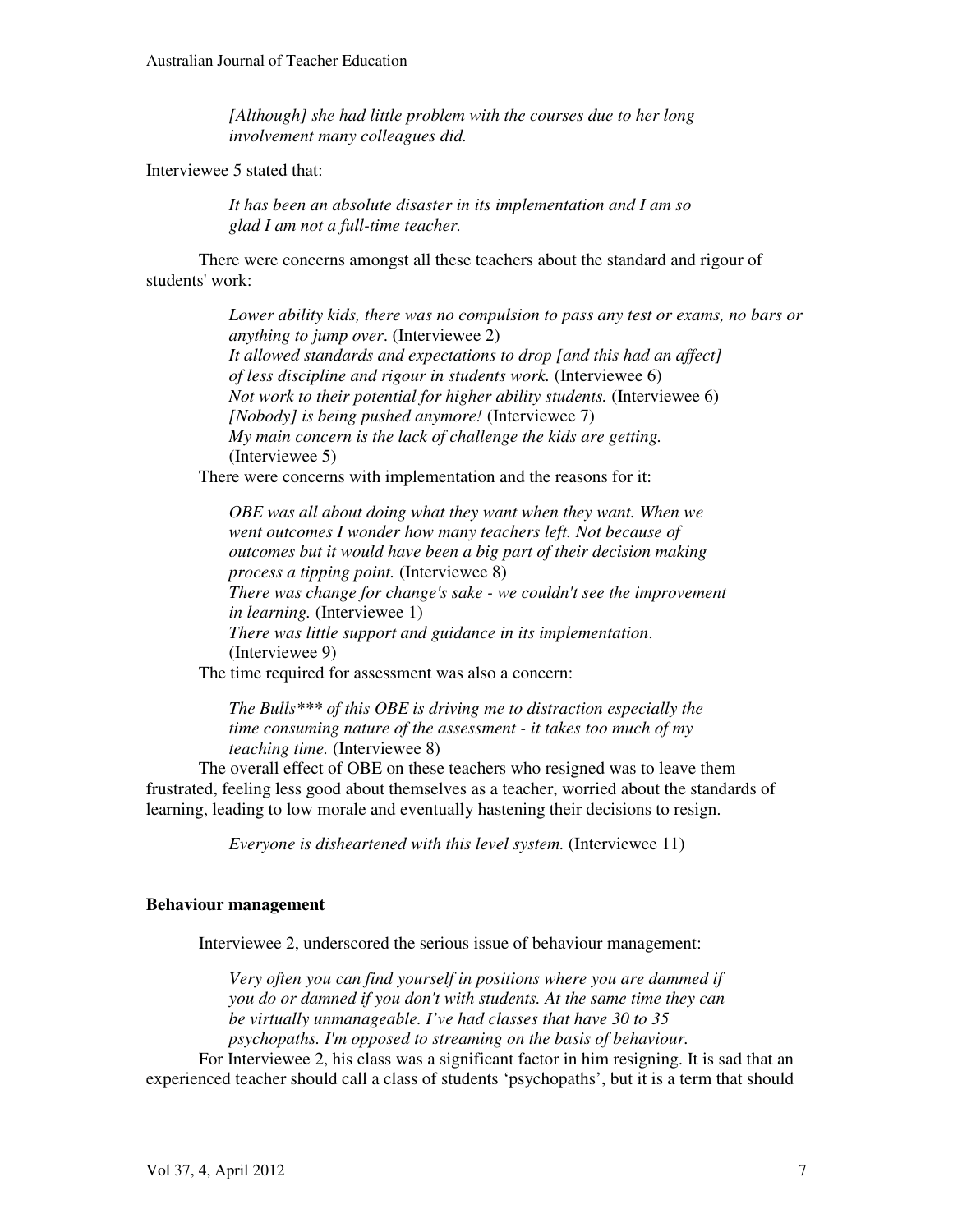alert those outside the profession to the difficulties facing some teachers in front of classes of adolescents.

Teacher stress is increased enormously, when placing students with confronting behaviours together to create a class. The rationale for streaming this way is that the other non-streamed students can have more learning time, without constant interruption from difficult and unmotivated students. However a moment's reflection will help us recognise that these classes are '*virtually unmanageable'* (Interviewee 3), and we then understand the frustration inherent in the use of the term "psychopaths".

For Interviewee 3, his school seemed to be dysfunctional, noting:

*Staff leaving this school followed a pattern of teachers arriving at the school and staying only a few weeks, encountering the behaviour management problems and then leaving*. (Interviewee 3)

Although we did not interview any teachers in this short-stay category, there appears to be anecdotal evidence of some numbers of teachers resigning after a very short time in the classroom.

Behaviour management consumes enormous personal and systemic resources:

*It would be nothing to go and help other teachers - there would be swearing, things thrown across the room, threats... and this was on a daily basis.* (Interviewee 4) *Larry Lawyers abound and students know exactly their rights and teachers feel quite disempowered in regard to discipline. By giving them their rights they expose good kids to this kind of behaviour.*  (Interviewee 7) *They are a minority but they are there and they are mixed with very gentle students.* (Interviewee 4) *[Some] teachers end up crying because the students that they are trying to help show them such much disrespect - they are a minority but it's that poor it's destroying the teachers. Because students have a* 

*right to be there they are destroying the learning of the other students.*  (Interviewee 7)

*Parents send their students to private schools because they don't want their child to be around the 5 to 10 % of yobbos in school that the system won't deal with.* (Interviewee 11)

Interviewees were asked whether all teachers experienced the same difficulties.

*All teachers were experiencing this. Some teachers controlled things better and I thought I might get to that stage.* (Interviewee 11)

However, Interviewee 11 resigned before getting to that stage.

# **Why Do a Minority Of Students Behave The Way They Do and Why Do Schools Seem To Respond So Ineffectively?**

The answer to this question is complex, but according to the teachers we interviewed a satisfactory answer would go a long way towards keeping teachers from resigning. Several interviewees alluded to what they thought might be happening. It was:

• a reflection of society as a whole;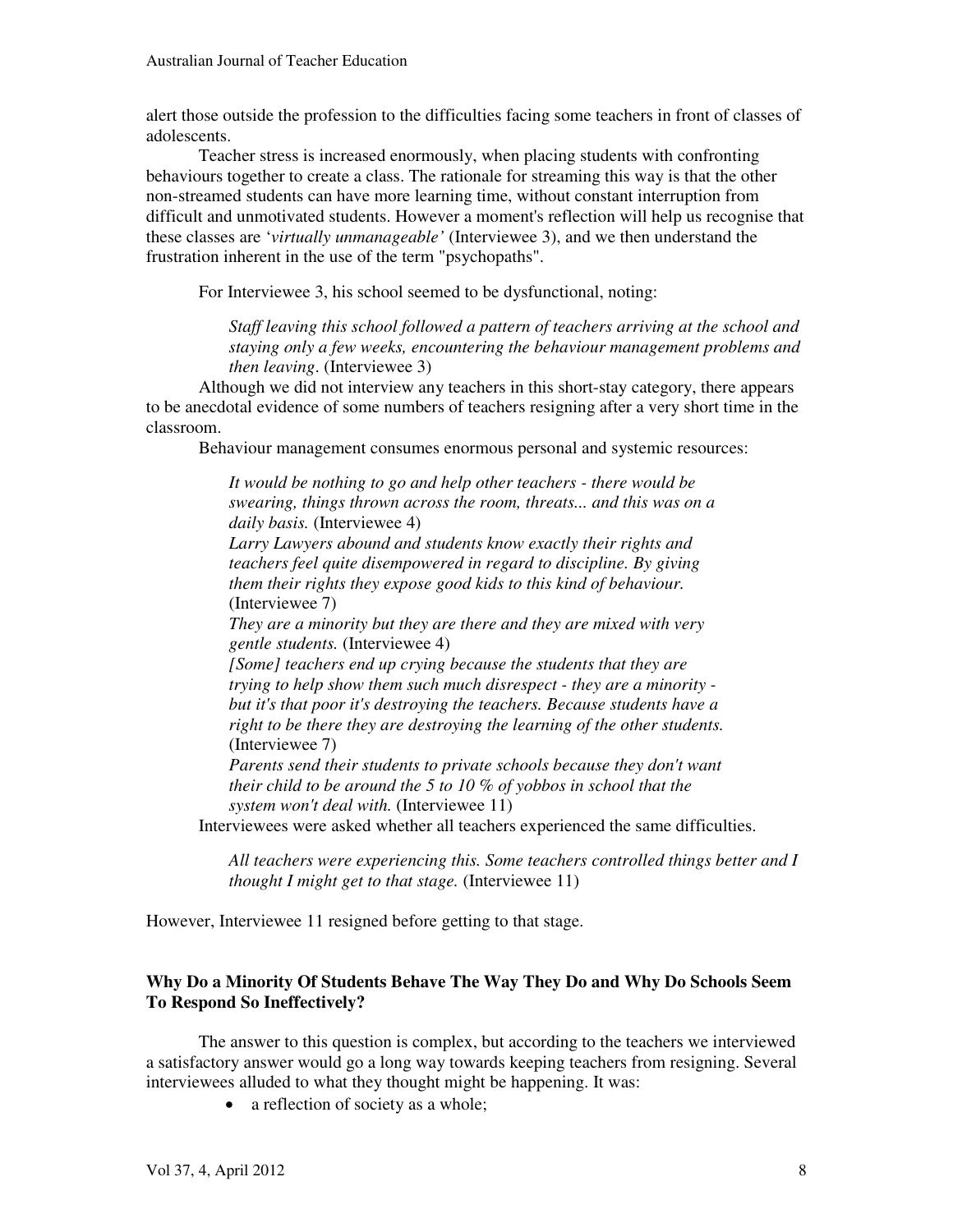- a breakdown in control: as well as
- a decline in respect for parents in the home.

The answer as to why students (and teachers) behave the way they do probably lies in a curriculum that is unsuited to the needs of the 5-10 per cent of students who are legally required to participate in a non-motivating learning situation. This sentiment was expressed by the two principals interviewed giving some validation to the view.

#### **Leadership**

School leadership is a demanding vocation, for which many administrators are poorly trained.

Teachers follow a promotional path that takes them from the classroom, for which they have received the bulk of their training, into a complex management position for which they have usually received little preparation. It is understandable, therefore that school administrators may not be adept at building shared visions, being transparent, protecting staff, listening actively, communicating often, celebrating, enabling and the many other facets of managerial behaviour that constitute effective leadership these days.

These abilities are required in all good leaders and in schools we must add further abilities such as financial management, timetabling and human resources management. Traditional ways of working seem to be embedded in the administration of many schools: they survive changes in personnel and may be difficult to reform. For one teacher:

> *[Coming from] private enterprise the level of leadership was nonexistent. I came across deputies that were sincere but hamstrung by the system. At the same time I came across deputies and principals that would cut you adrift without a moment's thought. At university it is promoted as a collegial system but out there it's every man for himself.* (Interviewee 2)

This lack of leader/adminstration support was a significant factor for seven of the 11 interviewees:

> *If I had leadership support I would have stayed despite the \$7,000 difference in salary.* (Interviewee 3)

The results of poor administration are often played out in increased workloads for teachers:

> *The job they expected you to do and the time allocation for it - was ridiculous!* (Interviewee 10)

In this particular instance, perhaps it was inexperience on the principal's part and a lack of understanding of the local context as:

*We had six acting Principals in two years.* (Interviewee 3)

The question that we may need to ask at a later time is 'Why do principals resign?'

The perceived lack of support from administrators meant that:

*We were left to support each other - we were left to flounder. No support from DET or the principal.* (Interviewee 3)

Administrative staff were said to often choose to protect the reputation of the school rather than protect the teachers: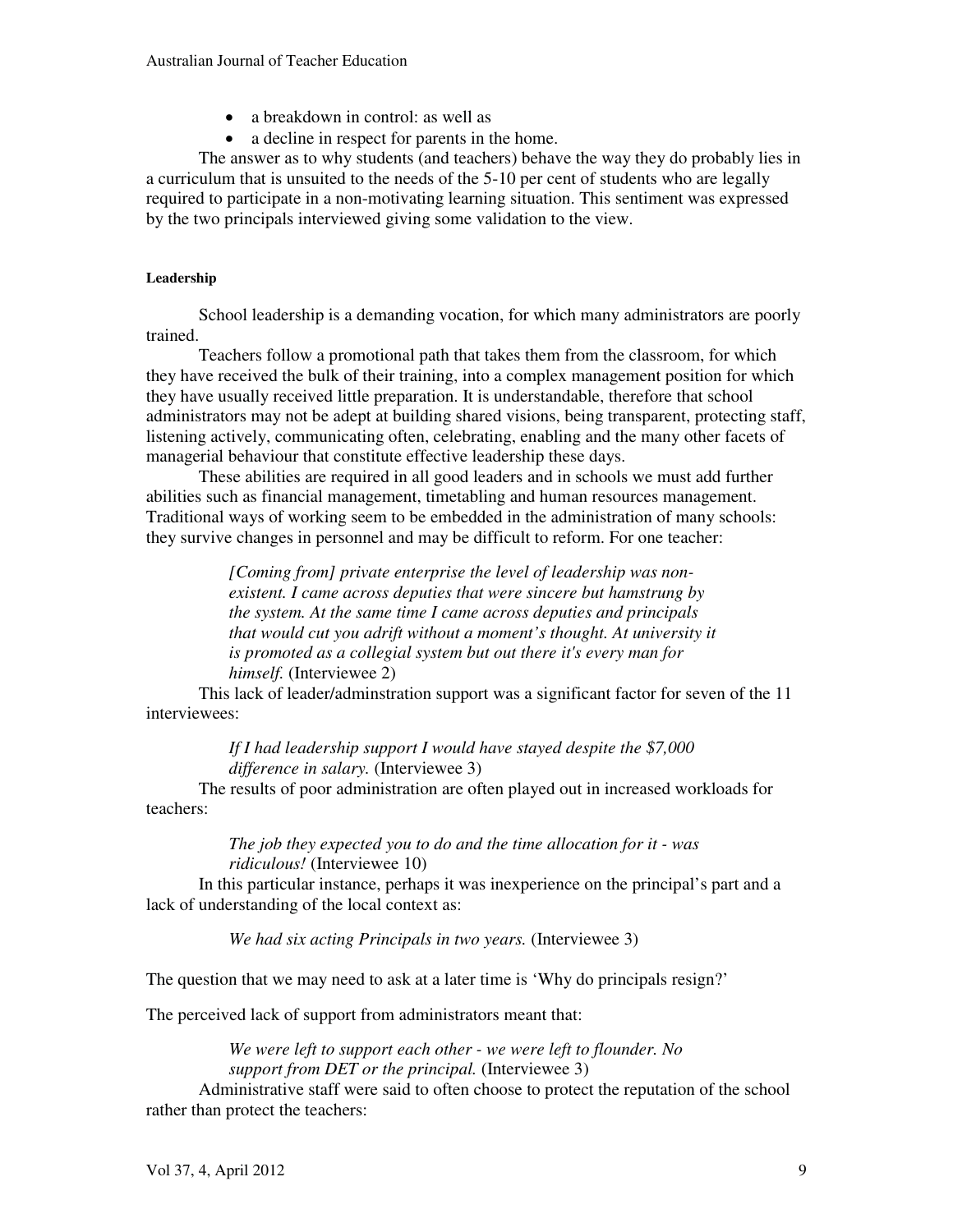*They didn't want to do anything because it reflected badly. The amount of suspensions was kept to a minimum. I felt totally let down by the leaders in the school.* 

(Interviewee 7)

*My Head of Department physically assaulted me and when I confronted him he just showed me his lawyer's card. What teacher carries around a lawyer's card? My Principal, I won't say he was weak, but it was just easier to get rid of me rather than a Head of Department. I miss the kids so much. The school played hardball and just bullied me to get rid of me, as I was less likely to make a fuss.* (Interviewee 6)

The lack of training for administrators meant they reverted to familiar ways of working in their dealings with teachers:

> *Managing staff is different to managing students but they treat staff like students.* (Interviewee 9)

*They are under qualified in handling HR issues.* (Interviewee 6) Interviewee 6 resigned and is now running a sophisticated HR operation in private enterprise.

Seven of the eleven teachers who resigned found their school administrations unsupportive:

> *The bottom line is they will demand that you accept that this [their approach] comes with the territory and if you don't like it – tough.* (Interviewee 7)

Interviewee 8 was nostalgic for administration staff: '*People you could respect'.* He found it sad that he could no longer look at the top ranks of the Education Department and say:

> *Gee they are fine people, great people, great professionals, fine intellects, I wish I could be like that.* (Interviewee 8)

#### **Media perceptions**

Three of the interviewees found that portrayals of teachers in the media, particularly in the State's metropolitan daily, as a factor in their decision to resign. Most of this 'bad' publicity occurred during the implementation of OBE, which the West Australian newspaper opposed vigorously. As disclosed:

> *The lack of support at a Curriculum Council level [was obvious], and publicity in the paper about that [was a factor]. We all felt shell shocked at the bad publicity from the West Australian Newspaper. They were anti teachers and anti outcomes education*. (Interviewee 1)

*We didn't get any support from the Minister [in the media]. He was quite condescending and quite critical.* (Interviewee 3)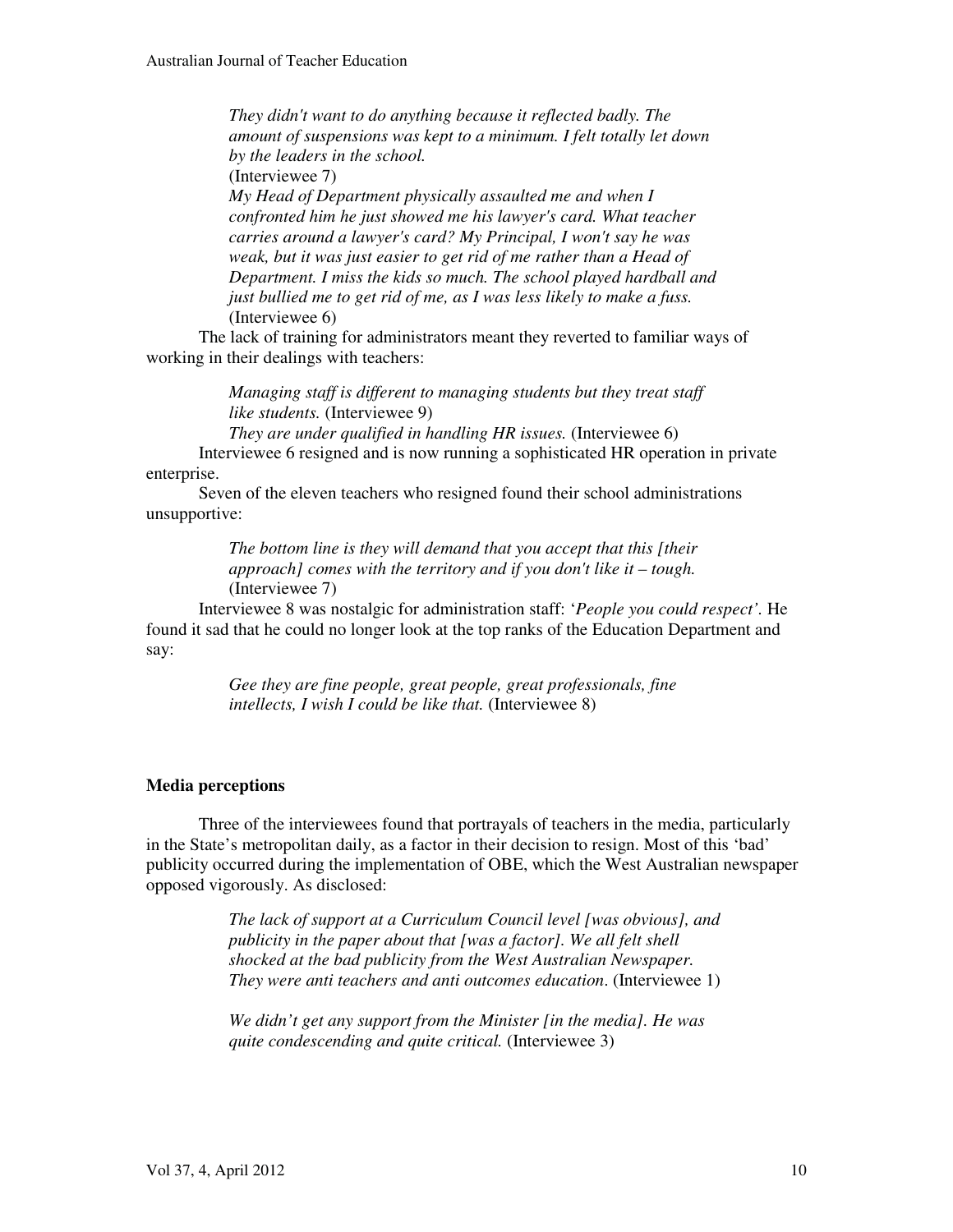# **Resignation pathway**

We sought out experienced school administrators to help us to develop our emerging ideas about resignation.

Administrator Interviewee 2 offered us a beginning in understanding of the pathway that leads to teacher resignation. The first step, we thought, is the new demands that are made on teachers, demands that require teachers to change long-established practices. An example is the introduction of OBE. These new demands occur in the context of teachers already being asked to do too many things. Fatigue builds up in the individuals concerned and is exacerbated if they have inadequate skills to cope with the new demands. This is further compounded if no assistance is given to help teachers develop the appropriate skills.

The lack of formal administrative skills among school leaders inhibits organisational sustainability, as well as hindering transparency. Fatigue generated by unaudited human resource expectations, eventually creates serious wellbeing issues among teachers. Workload pressures, in the form of demands for improved outcomes to support the policy initiatives increase. Personal stress levels build up to higher and higher levels. While many teachers may appear to be coping, some teachers just reach a point where they no longer can deal with the pressure, and therefore the quality of their working experience spirals downwards.

Administrator Interviewee 1 identified four key issues in this resignation chain:

- $\bullet$ teachers only have finite time to respond to new initiatives;
- $\bullet$ there are low levels of skill existing;
- $\bullet$ the stresses are amplified because of an increasing demand; and
- $\bullet$ the level of complexity required creates stress because of the rate of change.

 $\bullet$ 

Although most of the teachers interviewed had little regard for the Western Australian Education Department's administrators, this view was not reciprocated according to Interviewee Administrator 1, who claimed that:

> *Senior staff in the main - have a lot of compassion for teachers in crisis…many executive people have experienced the pressures first hand and know what is happening*.

He attempted to put teacher resignation into what he believed was a more balanced context. He described a teaching system that was complex and:

> *…full of different individuals with different thresholds and needs. Most teachers coped somehow with change, most teachers do a fantastic job considering the complexity of their job, and most teachers remain in stable relationships, but some teachers can encounter issues that become extremely stressful. For some, a relatively minor incident is the last straw.* (Interviewee Administrator 1)

Both teachers and senior administrators provide a picture of an organisational iceberg, with only the tip of the problem exposed to the public. According to State School Teachers' Union of Western Australia: 'some 300 assaults on teachers were reported to DET in the first semester of 2009...most staff do not make formal reports...' (SSTUWA, 1)

As we identified during our interviews with teachers, often a tipping point occurs and one final incident becomes a major flash point for a serious crisis, and then the ability to recover is very marginal. It is at this crisis point that the system encounters the personal pain and the serious human cost (as well as loss of social capital, which takes a generation to replace (16 years mean experience plus at least four years' training). This crisis, underscores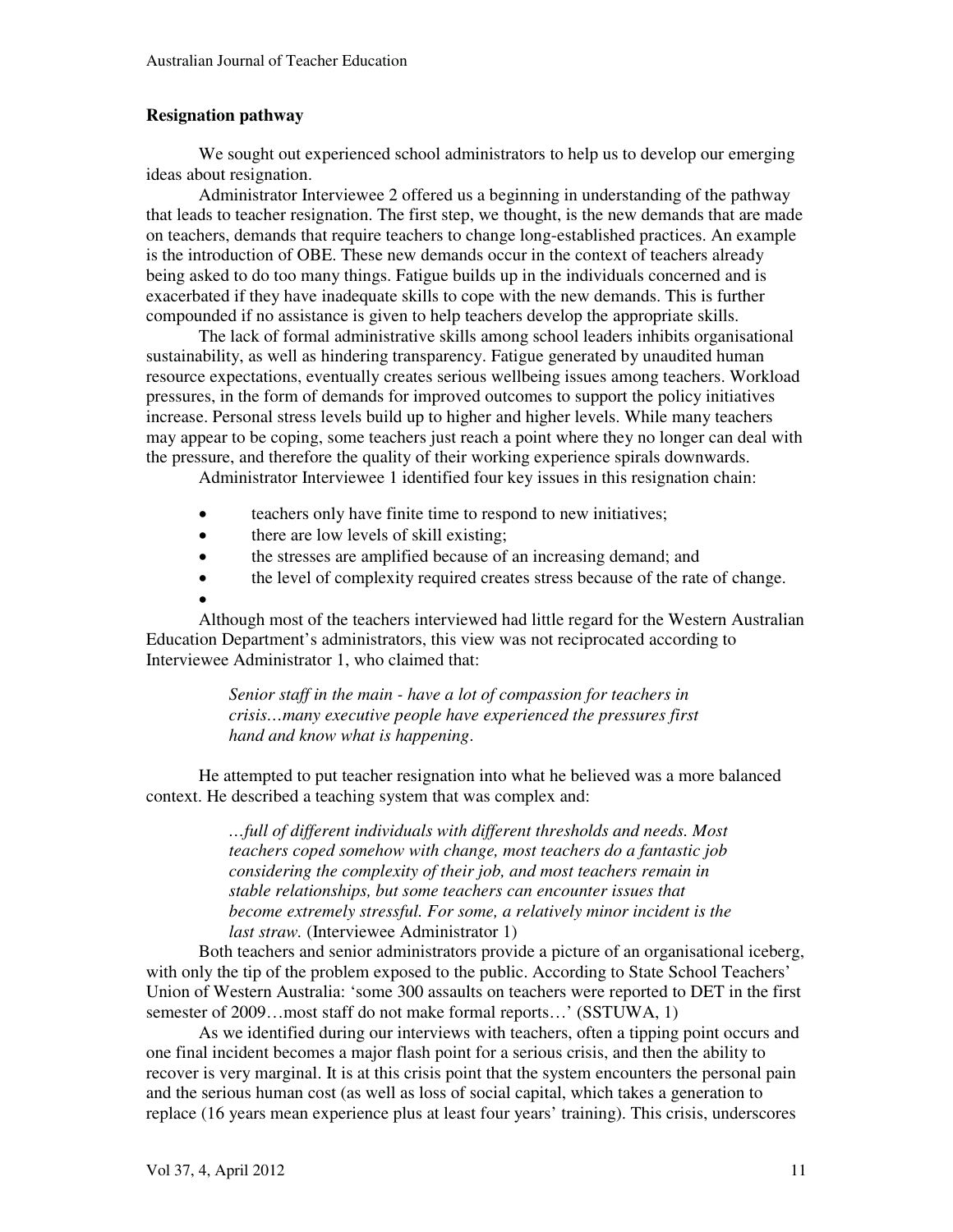the strategic implications for the university sector and its role in addressing the State's skills shortage.

#### **How do we conceptualise and explain this situation?**

The foregoing conveys a sense of a system that is complex and subject to many interacting variables but which has parts that are not functioning in the way intended. It would be easy to separate out and blame any of the separate players in the incidents described above (and perhaps this is what sometimes occurs), but from an outsider's point of view it is apparent that students, teachers and administrators are all to some extent victims of the system, and all are to some extent damaged.

So how can we unpack this complexity and begin to understand why things are the way they are? Is it possible to generate some kind of framework that allows us to understand what's going on?

# **Dewey: 'Mis-educative'**

A starting point is to accept that in most cases described above, the system is operating in such a way for those involved that it is what Dewey (1938) called 'miseducative'.

What the participants experienced was mis-educative, because the incidents did not contribute to personal growth (in particular in students) and did not lead participants to a point where they could understand or appreciate their present or later experience. Indeed the teachers we interviewed had also internalised this 'mis-educative life-world', as their expectations failed to match the actuality of the unfolding dysfunctional episodes in schools. There seemed to be a consensus amongst the interviewees that they all felt that they were at a loss to interpret in a meaningful way why things had turned out the way they had.

Dewey (1938) recognised that the 'one permanent frame of reference' in education is that there is 'an organic connection between education and personal experience'. The experiences suffered by teachers, students and administrators have halted or distorted the growth of their further experience in schools; 'engendered callousness'; and reduced 'the possibilities of having richer experience in the future' in schools.

It appears that students, teachers and administrators may have 'lost the impetus to learn' at school and we believe that this represents a first tentative hypothesis in our attempts to understand this situation. To take our understandings further we also need to comprehend why, in reaction to the many situations described earlier, it was too easy for participants to go back to the familiar responses rather than facing the difficult, but necessary, task of developing empirical and experimental approaches that could lead to educative experiences and sustainable solutions.

However, while Dewey's pragmatic views take us some way into and through the situations we have described, we need to turn to another philosopher for further insights. We are drawn to the work of Foucault in our explorations, because it is clear that power is in operation and flowing through these situations and we need to understand how power operates in this context.

#### **Foucault: 'Anthology of existences'**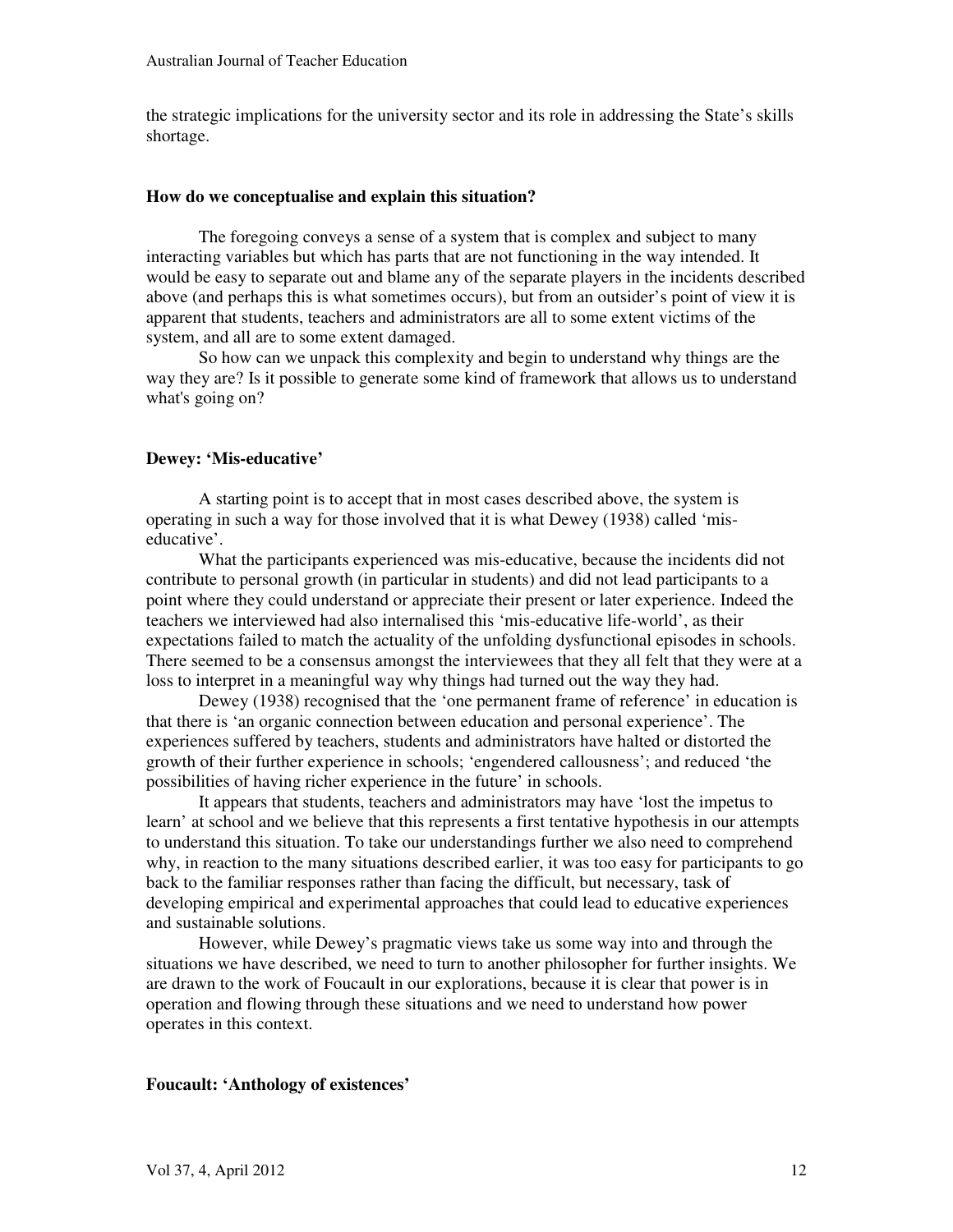In 1979 Michel Foucault was working on a book called *The Life of Infamous Men* (Foucault, Gordon, et al 1980, 76), which he conceptualised as the 'anthology of existences'.

The idea for the book came to him while he was reading an internment register drawn up at the start of the eighteenth century and came across what he termed 'lowly lives reduced to ashes'. What he then tried to create in the book was a sense of the real lives that were played out in just a few sentences in the register. These were lives that had not been endowed with 'any of those grandeurs which have been established and recognised – those of birth, fortune, saintliness, heroism or genius' (1980, 79).

What brought these lives to his attention was a desire that they should not 'belong to those billions of existences which are destined to pass away without a trace' (1980, 79). His interesting idea, which is of some relevance to this study, was that:

> What rescues them from the darkness of night where they, and still perhaps, have been able to remain, is an encounter with power: without this collision, doubtless there would be no longer a single word to record their fleeting passage (1980, 79).

Power had rendered the lives listed on the internment register as in some way at least slightly notable. So here we have a first clue, as to an addition to our theoretical framework, which might lend explanatory power to our descriptions above.

What has bought these teachers to our attention is that they too have had lives without 'any of those grandeurs' but have had collisions with power. These teachers have described to us the factors leading to that collision and the effects of it. They have also brought to our attention, the lives of their students, lives that also would be indistinguishable from all the other students' lives except they too have had a collision with power and so have become notable.

Teachers in this study had collisions with: fellow teachers, students, parents and with administrators, both near and far. It is indisputable at this stage and a key point that their lives would not have been the subject of our study without such collisions.

We, as researchers, can only reconstruct events through the trace that these power games and relations with power leave. Clearly, most of those we interviewed and the students that endured the collisions did not escape its traps, and for both students and teachers this has resulted in mis-educative experiences.

#### **How can we understand how these collisions with power resulted in the effects they did and why some people are damaged by these collisions while others (mostly administrators) escape its worst effects?**

The answer might well lie in the nature of the confrontation. According to Foucault, if we can avoid giving a semiological analysis of the events that occurred, then we can possibly expose their 'violent, bloody and deadly character' and not reduce our explanation to 'a pacified and Platonic form of language and dialogue' (Foucault, Morris & Patton 1979b, 33).

It is interesting to note at this point the sanitised language employed by Interviewee Administrator 1 in his interview: it seems an excellent example of a pacified form of language and dialogue. Teachers and the 'yobbo' students (for example) do indeed experience the emotionally and physically violent, the emotionally bloody and the deadly. Our problem can now be phrased something like 'how are truths produced inside this discourse?' Or even more exactly, 'how is the truth that a teacher must leave produced inside this system?'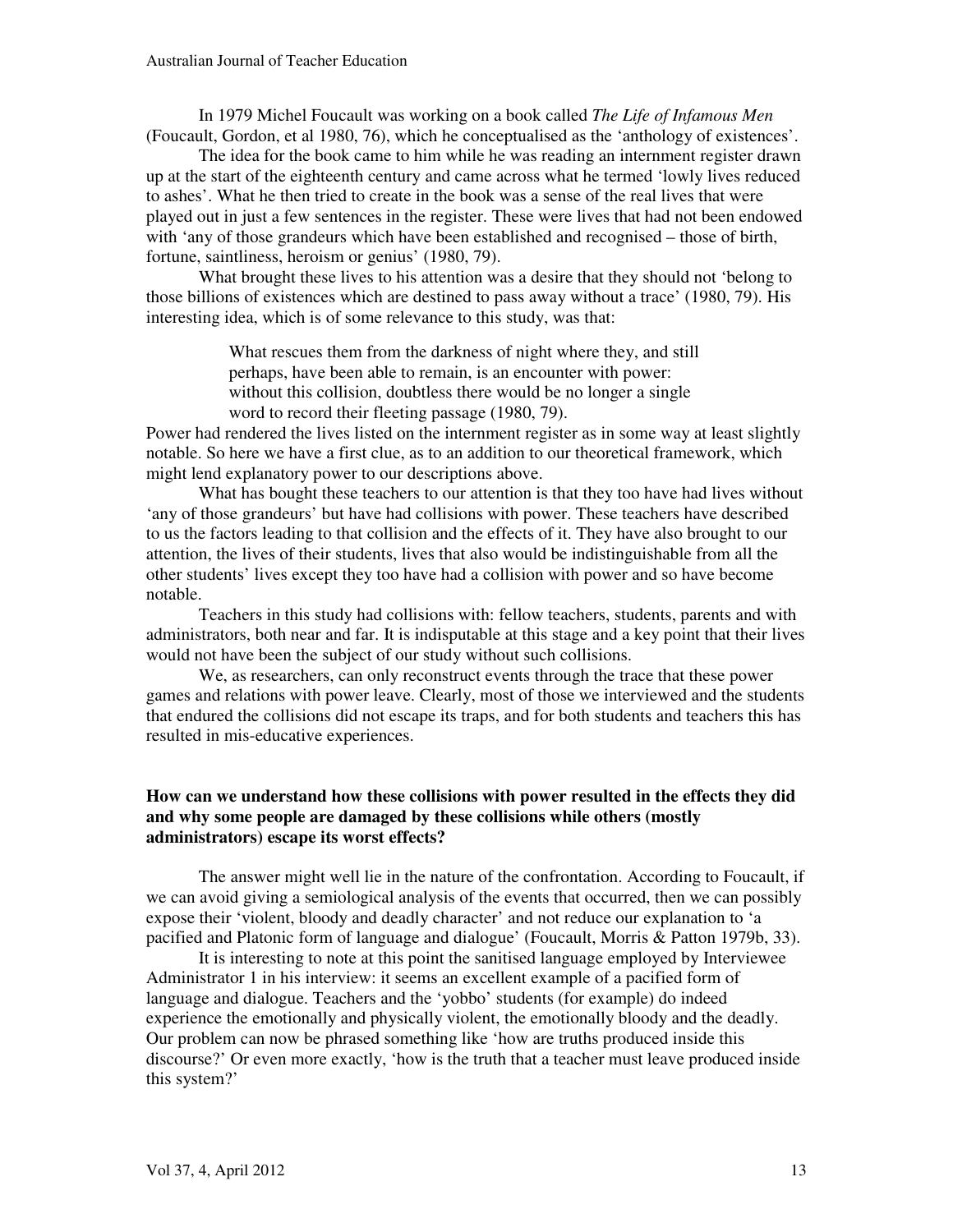One result of taking this approach to our understanding is that we accept that collisions with power produce new knowledge. For example, from our interviews we noted that:

# *The school played hardball and just bullied me to get rid of me, as I was less likely to make a fuss.* (Interviewee 6)

The lack of training for administrators meant they reverted familiar ways of working in their dealings with teachers:

#### *Managing staff is different to managing students but they treat staff like students*. (Interviewee 9)

When there has been a collision with power in these situations new knowledge is being generated, we suspect that every situation is unique, therefore uncommon and not easily linked to previous experience. Answers cannot be found in the manual nor have participants been trained in how to react. The situation is similar to that of a pilot facing a mid-air crisis, while there are general principles in play, each situation is unique and unlikely to have been documented in the manual. Each crisis is generates a wealth of new knowledge, under stressful circumstances, in the minds of people involved.

As with the mid-air crisis, we hope that all survive so that the knowledge about survival can be captured but, like many mid-air crises, the situations described here have resulted in many 'not surviving'. In that sense, this study is an attempt to find out how the wreck has occurred. When viewed this way, it is obvious that administrators have little time and resources to be able to unpack the situation (like the mid-air crisis) and have to generate a different kind of response: they are under pressure in the 'bumpy moment' (Romano, 2006) to generate a response to the situation.

It is possible to identify the truth or knowledge produced in these and similar situations and to do so we return to where we started in this section (Dewey) and add to our first assertion regarding teachers "colliding with power":

*When teachers collide with power, administrators do not attempt the, task of developing an empirical and experimental approach to the problems, which could lead to educative experiences and sustainable solutions. This (to perhaps overplay the analogy) is due to lack of time and resources because they are in the midst of a (mid-air) crisis.*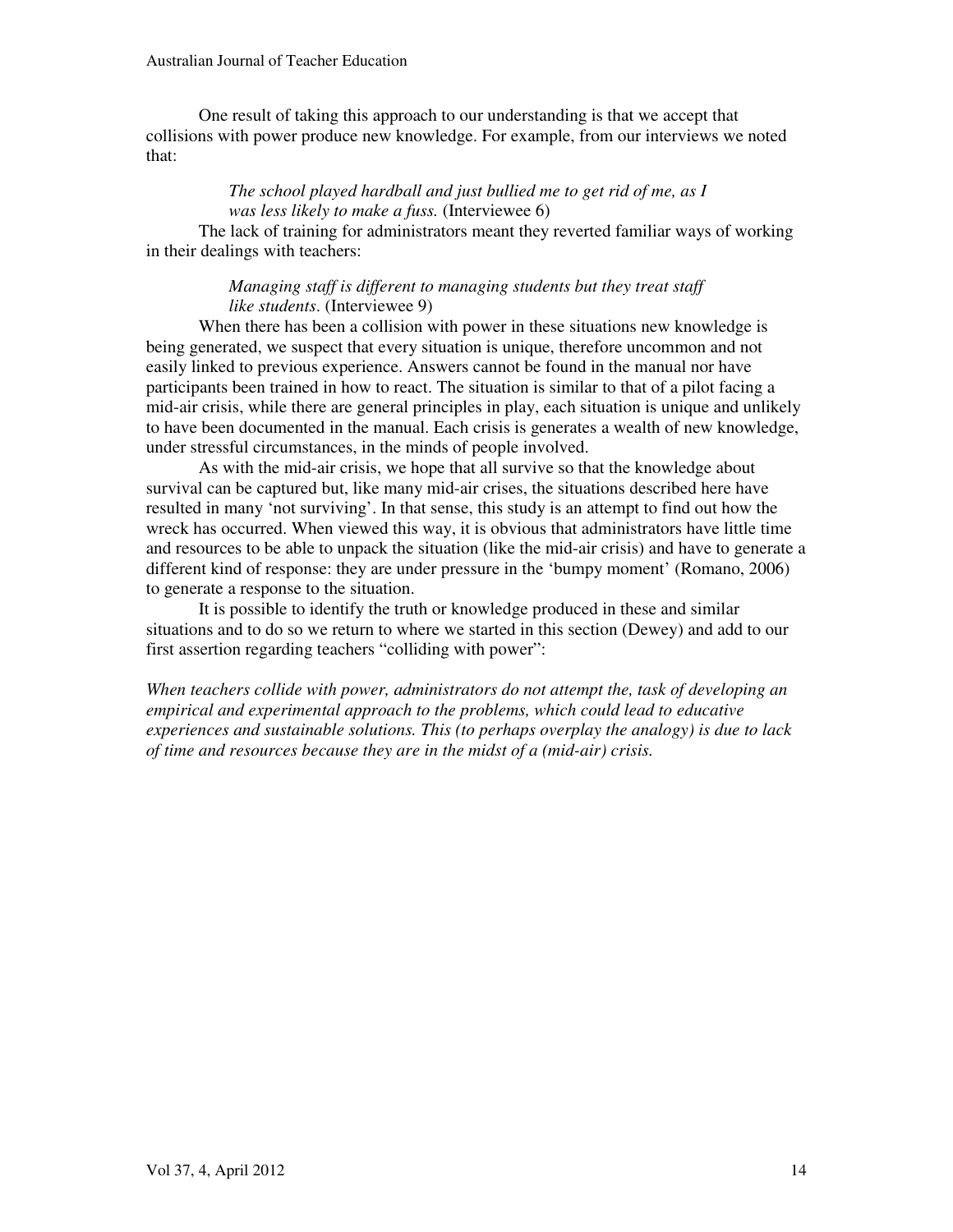#### **The 'yobbos' and power**

If discourse and knowledge are produced when collisions with power occur, then how can we begin to understand what is occurring in a situation such as:

> *I would be called into class with the red card - come quick emergency - there would be swearing, things thrown across the room, verbal assaults, threats of physical assault.* (Interviewee 3)

The concept of negative power might be useful. Negative power is usually linked to concepts of 'master' (interestingly teachers were once called 'school masters'). The image of a 'master' is of one who knows the law, speaks the truth and of being one that censures and forbids. Linking this particular negative instance of power to the idea of 'master' reduces the procedures of power to the laws that operate when the 'master' intervenes in a collision of power: that is, power is in operation when the master intercedes, either by invitation or by confrontation.

This model of the operation of interdiction power in schools has been in place since students started gathering in groups of thirty or so in one room under the control of the teacher ('master'). This means that the rules of operation are well honed and taken for granted by most in this situation. Operating under these accepted laws of interdiction means that a schema of power operates that is reasonably homogenous at all levels of the system:

at the teacher-student level;

at the administrator-teacher level; and

at the district office-administrator-level.

And it is this schema that, when viewed from a different form of consciousness, these interdictions can be termed bullying. Because power in interdiction terms is only thought of in negative terms, then it is about 'refusal, delimitation, obstruction, censure' (Foucault, 1980, 53), and these attributes are easily spotted in our descriptions above. It is power that says 'No!' Therefore, any confrontation is seen as a transgression. So when a teacher confronts an administrator the operation of power is seen negatively and the teacher is perceived as transgressing, with the discourse of correction coming into play and then we hypothesise is internalised by the teacher as a tipping point. And so resignation may ensue.

 The operation of power in interdiction is a speech act: stated, uttered and brought to everyone's attention. This speech act then automatically forbids other kinds of discourse. For example, discourse around more positive effects of power, such as negotiation, discussion of perceptions and discussion of time required for resolution, is forbidden. This helps us to understand why in the heat of the moment, people revert to standards forms of interaction. The rules have been set a long time ago and have been in operation for a long time. The manifestation of power takes on 'the pure form of "thou shalt not" ' (Foucault, 1980, 53).

Power becomes the subject of the discourse and it doesn't matter at this point of confrontation whether it is conceived as real or imagined. At the point of interdiction people involved are saying 'yes' or 'no' to power but the important point is that there is a choice. At this point natural rights could be denunciated, social contracts could disappear and the love of the 'master' could disappear. Because power is operating in negative terms in the interdiction, the role of the 'sovereign' (the more powerful, the one with institutional power) is to forbid and the role of the 'subject' is to accept and say 'yes'. Power operating this way means that administrators lay down the law ('*It is made clear to you it's their way or out the gate!'* according to Interviewee 2).

In the interviews above it is clear that in confrontations the participants were saying 'yes' to power. The 'yobbos' in their 'yes' was not saying 'yes' to the 'master' view of power, but teachers we interviewed may well have subscribed to it. The 'yobbos' were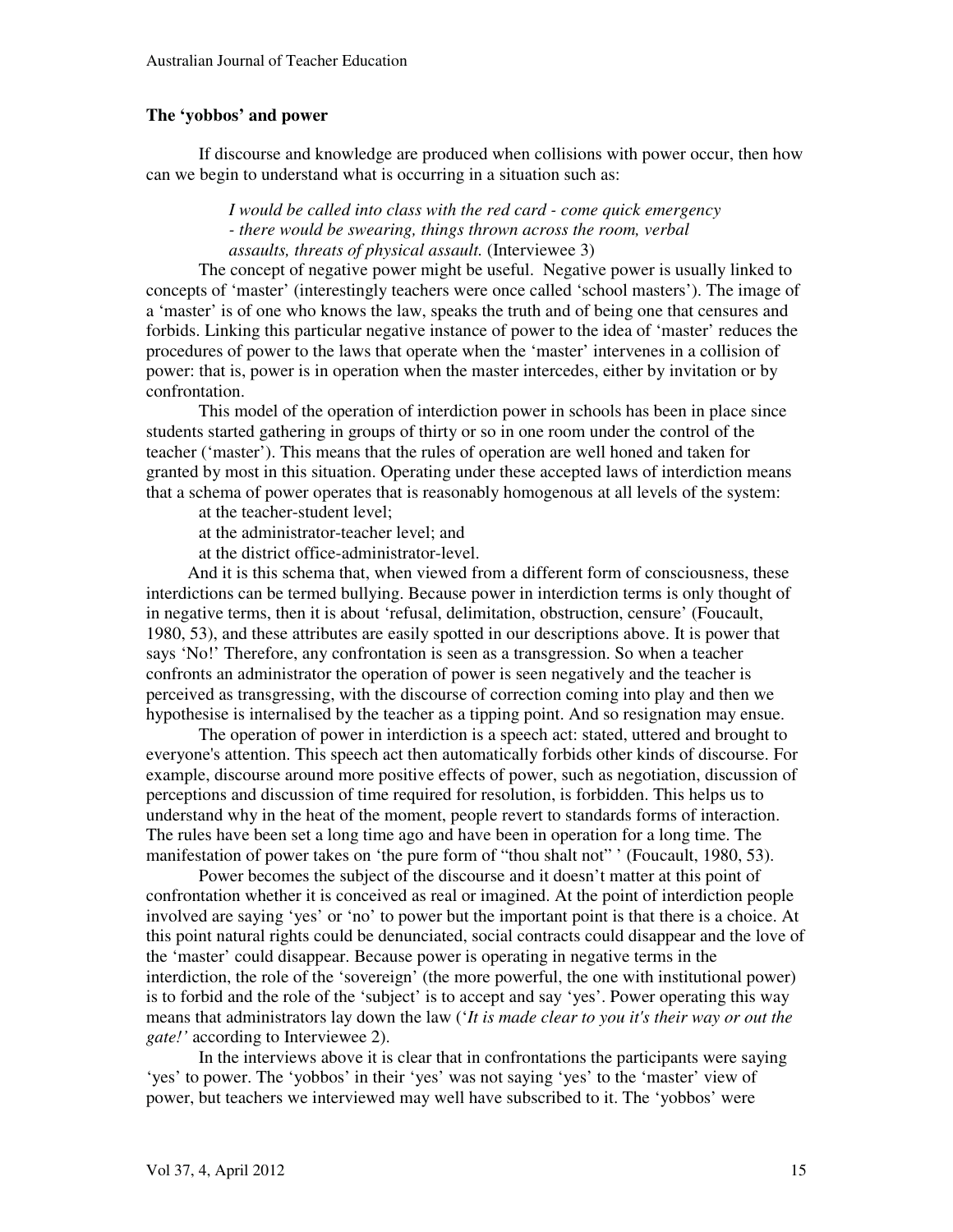actually saying 'yes' to another form of negative power that recognises that the 'yobbo' has considerable power in the interdiction situation. For example, if the teacher has too many confrontations, or loses the confrontations, they come under surveillance by the administration. Thus, whenever a confrontation with power occurs, both sides are operating on different rules and the inevitable occurs.

As long as 'yobbos' reject the 'master' view, then confrontation builds and the discourse becomes limited to winning or losing, to sovereign/subject discourse. Similarly if teachers reject the 'master' view when dealing with administrators, then the only way they can win is to resign. This relatively simple view has to recognise that the operation of power is entwined with other kinds of relationships (such as kinship – see for example, descriptions of Lebanese youth in the western suburbs of Sydney; also such as notions of family and of sexuality) and is modified by these other relationships.

The domination inherent in the interdiction is subject to inertia, dislocation and resistance. For example, if a student doesn't resist during an interdiction, then a different outcome results from that when (often inevitably) a 'yobbo' resists. In fact there can be no relations of power without resistances and these resistances are very real, as they are often formed where this negative power is exercised, at the point of interdiction. The resistance is real and is not coming from outside the situation. It is entwined with the power and is inseparable from it, making the situation difficult to resolve at the point of interdiction.

We also need to understand that the operation of power in these situations is in service to something: what interests are being furthered by the operation of power in this way, under these rules? The teachers we interviewed were telling us clearly that in their dealings with administrators, the power operating was in service to the administrators' interests.

If, in an interdiction by an administrator, a teacher does not participate in the forming of knowledge (that is, does not participate in the assurance and exercise of power) then: *'You are going to face the wrath'* (Interviewee 2). This is the penalty for not accepting the rules of the game. Teachers may refuse to play the game for many reasons. They may recognise intuitively that by generating the knowledge they are handing more power and knowledge to the other in the interdiction and so choose not to participate.

A further assertion in this paper then, is that teachers who no longer wish to participate in the exercise and assurance of power in the system do so by resigning. Further, we hypothesise that the tipping point for resignation occurs during an interdiction, during a collision with power. Resignation is one part of many separate systems of disciplining that operate in schools. Disciplining as represented by resignation is one of the ways in which power works, but it often works by concealing itself through 'caring' mechanisms ('you may be happier somewhere else').

In this paper we have described this overt manifestation of power that is presenting itself as *the* reality. Accompanying this disciplinary aspect of power is a discourse that establishes what is normal behaviour and then grounds and analyses the debate from that stance. This discourse specifies the norm, engages in surveillance, distinguishes 'normal' from 'abnormal', and mostly originates in yet surrounds the teacher.

So we see that teachers who resign have often been under surveillance from students, other teachers, administrators and even the media: ('*We all felt shell shocked at the bad publicity from the West Australian Newspaper. They were anti-teachers and anti-outcomes education…*[Interviewee 1]'). And from another teacher: '*After a term of investigation by the private school*...[Interviewee 6]').

Norms are established and those that did not fit were often labelled to establish them as outsiders ('depressed'; 'whistle-blowers') or put under pressure to become 'normal': ('*It is made clear to you it's their way or out the gate!* [Interviewee 2]').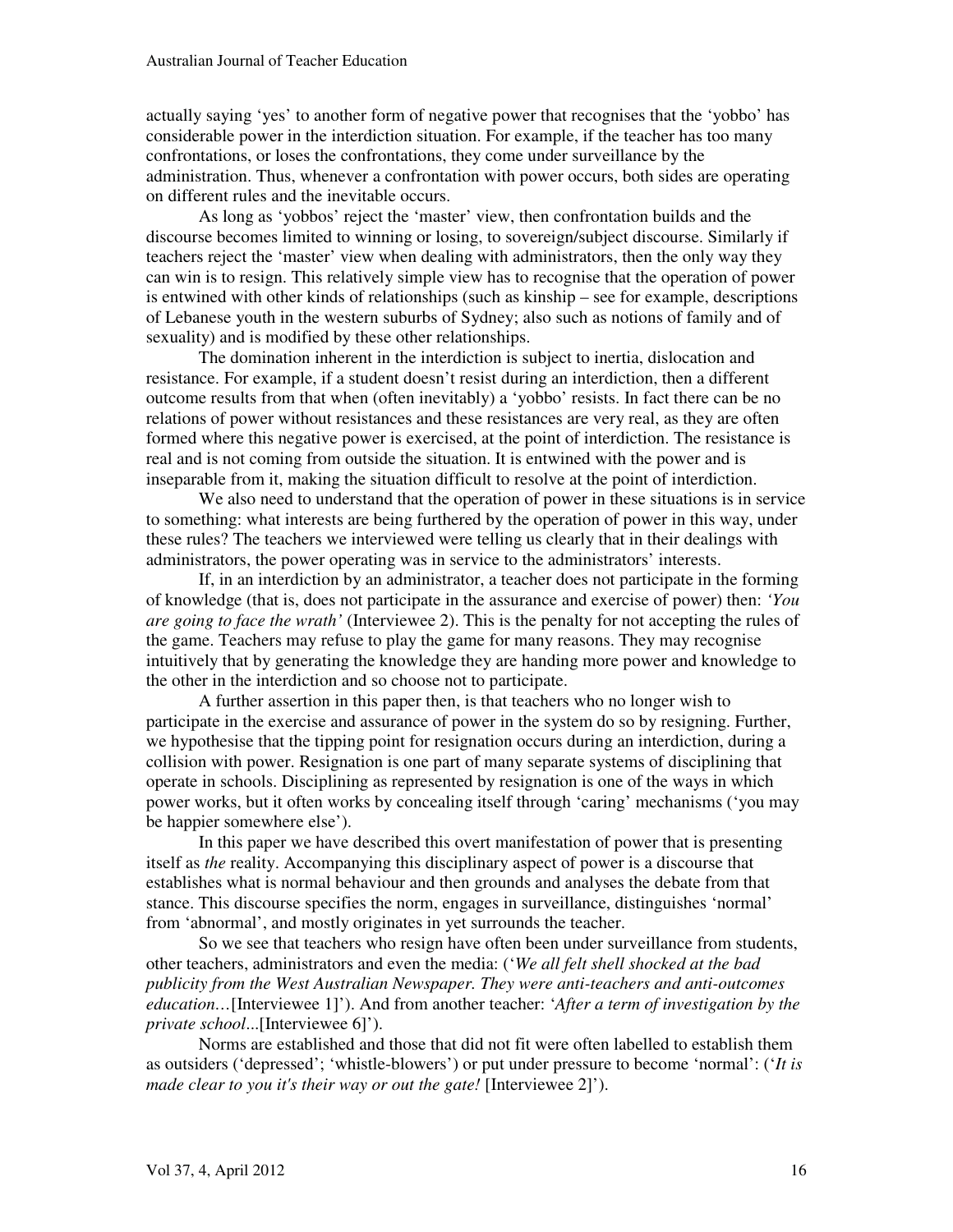We see the same disciplinary aspect of power in operation with students. They are put under surveillance (behaviour management contracts, reporting, removal to other classes, behaviour forms to be completed by teachers, etc.). The next step is to often label those who choose not to participate in this negative power game 'psychopaths' or 'yobbos' so as to establish them as outsiders. Following this the resignation of a student may occur either voluntarily (truanting) or be forced (suspension).

Interestingly, this negative aspect of power that operates and manifests itself in an interdiction between a teacher and a student can result in the disciplinary aspect of the power being manifested on the teacher. This happens if the teacher professes not to know how to deal with these students, or has constant confrontations. This can result in the teacher resigning through the sequence described - surveillance, vilification discipline and eventually resignation. The path to exclusion for students is very similar.

# **Conclusion**

Teacher resignation is a major problem in Western Australia, whose economy is characterised by a shortage of skilled labour in one of the world's largest mining locations. Local universities require a strong and stable secondary school sector to provide them with quality tertiary entrants to meet the demands of economic expansion for the social benefit of the nation. More importantly, teachers should feel safe in their workplace.

This paper set out to try to understand why secondary teachers in Western Australia resign. It began by collecting, analysing and reporting 11 teachers' stories about their resignations. It became clear when examining the many harrowing stories from teachers that this aspect of their lives was poorly understood. At this point we began to look for some kind of explanatory framework that would allow us to understand why teachers resign. Our search resulted in our making the following assertions:

1. The experiences suffered by teachers, students and administrators have halted or distorted the growth of their further experience in schools; all these people may lose 'the impetus to learn' at school, through these experiences.

2. When teachers collide with power, administrators do not attempt to develop approaches to the problem that could lead to educative experiences and sustainable solutions. This is due to lack of time and resources, because they are in the midst of a crisis and each crisis is unique.

3. Teachers who no longer wish to participate in the exercise and assurance of power in the system, resign. The tipping point for resignation occurs during an interdiction, during a collision with power.

4. Teachers follow a path to resignation that involves being watched (surveillance), becoming labelled as abnormal, being subject to discipline, and eventually resigning. The path to exclusion from school for students is very similar.

# **References**

Department of Education and Training (ND). WA teacher demand and supply projections. Government of Western Australia: Retrieved (December 14, 2010) from *www.det.wa.edu.au/education/.../wateacherdemandandsupplyprojections.pdf* Dewey, J. (1938). *Experience and education*. New York: Macmillan. Romano, M.E. (2006). "Bumpy moments" in teaching: Reflections from practicing teachers. *Teaching & Teacher Education, 22*(7), 973-985.